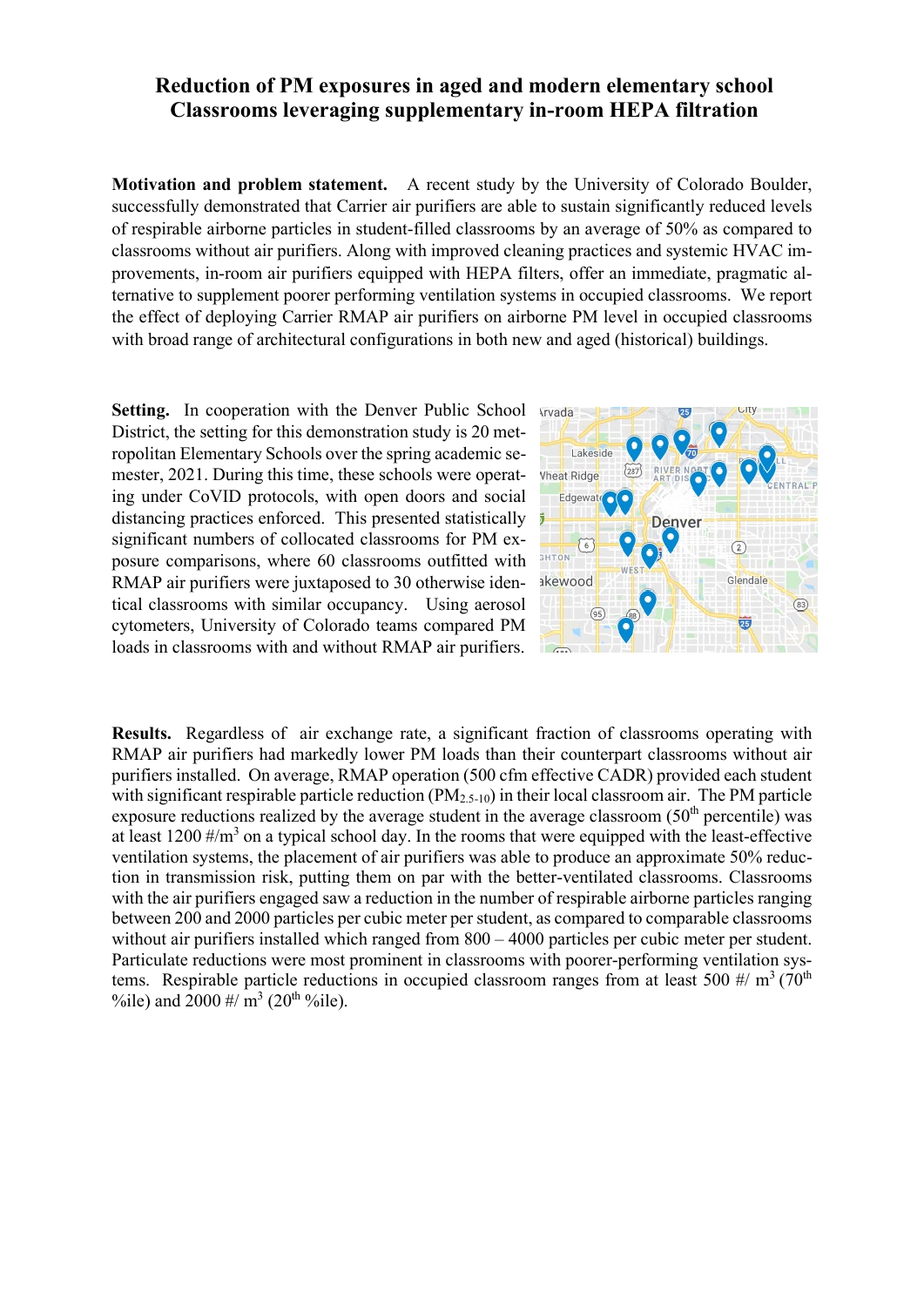

Complementary modeling of airborne disease transmission using an academic cooperative shareware (www.safeairspaces.com) projected significant reductions in exposure risks. The model considered architectural factors, student occupancy and the ventilation performance measured. The operations of two in-room air purifiers reduced maximum probability of airborne disease transmission for the average classroom monitored from 26% to 13% (c.a. ½).